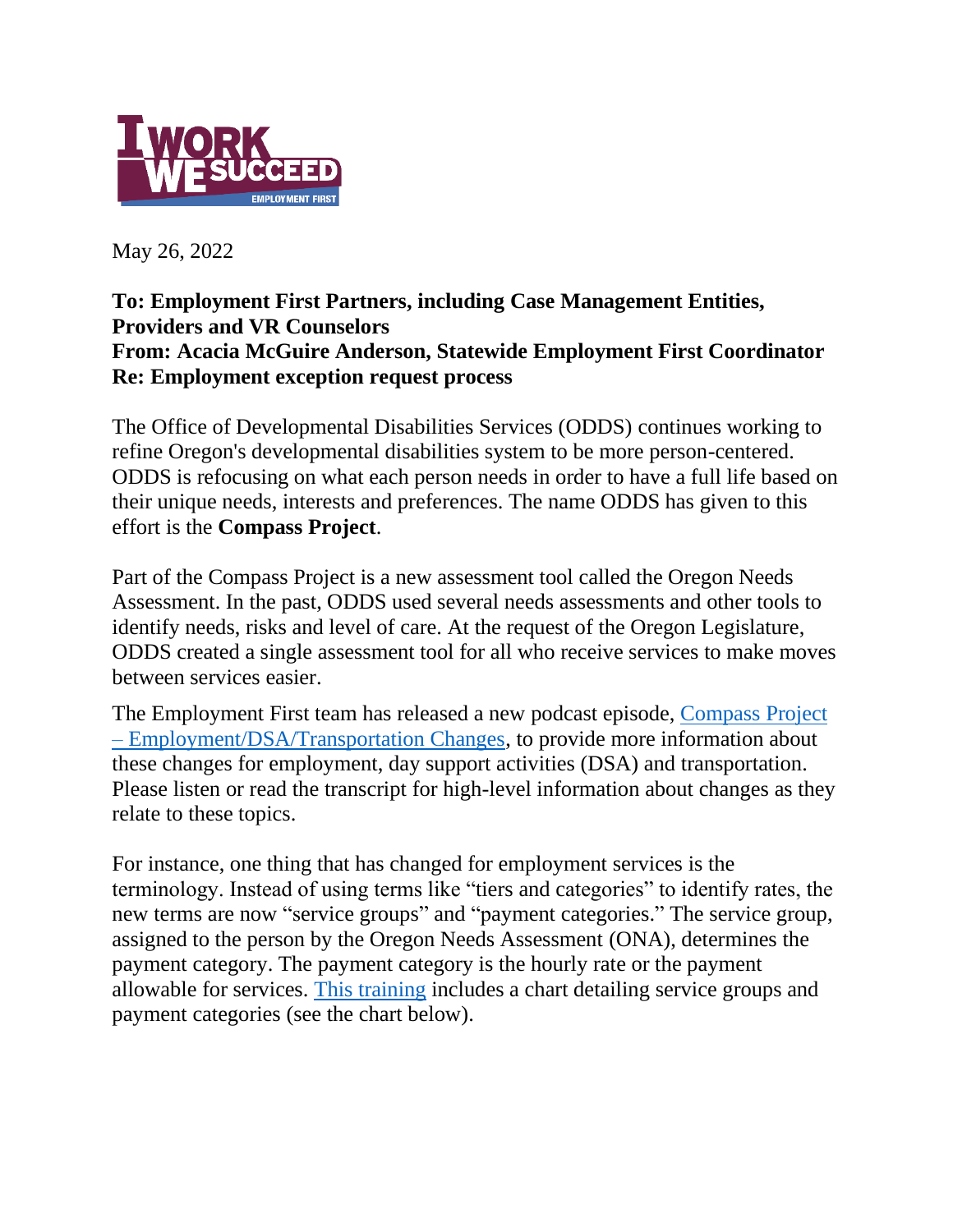| <b>Adult and Adolescents:</b><br><b>Payment Categories Based on Service Groups</b> |                                                                                                                                                                                              |                         |
|------------------------------------------------------------------------------------|----------------------------------------------------------------------------------------------------------------------------------------------------------------------------------------------|-------------------------|
| for:                                                                               | Service groups determine payment categories for provider rates<br>• 24-Hour residential programs,<br>• Employment path<br>• Host homes<br>• Small group employment<br>Day support activities |                         |
|                                                                                    | <b>Service Groups</b>                                                                                                                                                                        | <b>Payment Category</b> |
|                                                                                    | 1 (Very Low) and 2 (Low)                                                                                                                                                                     | 1                       |
|                                                                                    | 3 (Moderate)                                                                                                                                                                                 | $\overline{2}$          |
|                                                                                    | 4 (High)                                                                                                                                                                                     | 3                       |
|                                                                                    | 5 (Very High)                                                                                                                                                                                | 4                       |
|                                                                                    |                                                                                                                                                                                              |                         |

When it comes to the exception requests for employment services, the only change to the process is an update of the exception request form. This [training](https://wd5.myworkday.com/oregon/learning/course/2c6449f80b620100c71013a115fc0000?record=593f03fedce20100ccca0022b1890001&type=9882927d138b100019b928e75843018d) discusses changes to the exception request for employment services.

The new rate model goes into effect July 1, 2022. If it hasn't happened already, the person and the rest of the employment team may want to compare the rate approved in the current exception request to the new rate based on service group and payment category assigned via the current ONA. This is especially true for requests with rates that were approved before April 1, 2022. The current rate should be compared to the new rate that will be effective July 1, 2022 to confirm that the person will continue to receive the same level of support.

If the person and the employment team determine the new rate will not support the person's needs in the employment or day services setting, then an exception request should be submitted before June 15, 2022, to make sure providers continue to receive rates appropriate to the services they are providing.

Please be aware that all exception requests approved before April 1, 2022, will terminate on July 1, 2022, even if the current rate was originally approved beyond July 1.

Here is an example: Cloe has an approved exception request for ongoing job coaching at the old "category 4 or tier 7" rate. Cloe's ONA has assigned her service group 3 (payment category 2 rate). Cloe and the rest of the employment team should review the rate approved in the current exception request with the new rate model (service group 3/payment category 2) to determine if a new exception request will need to be submitted.